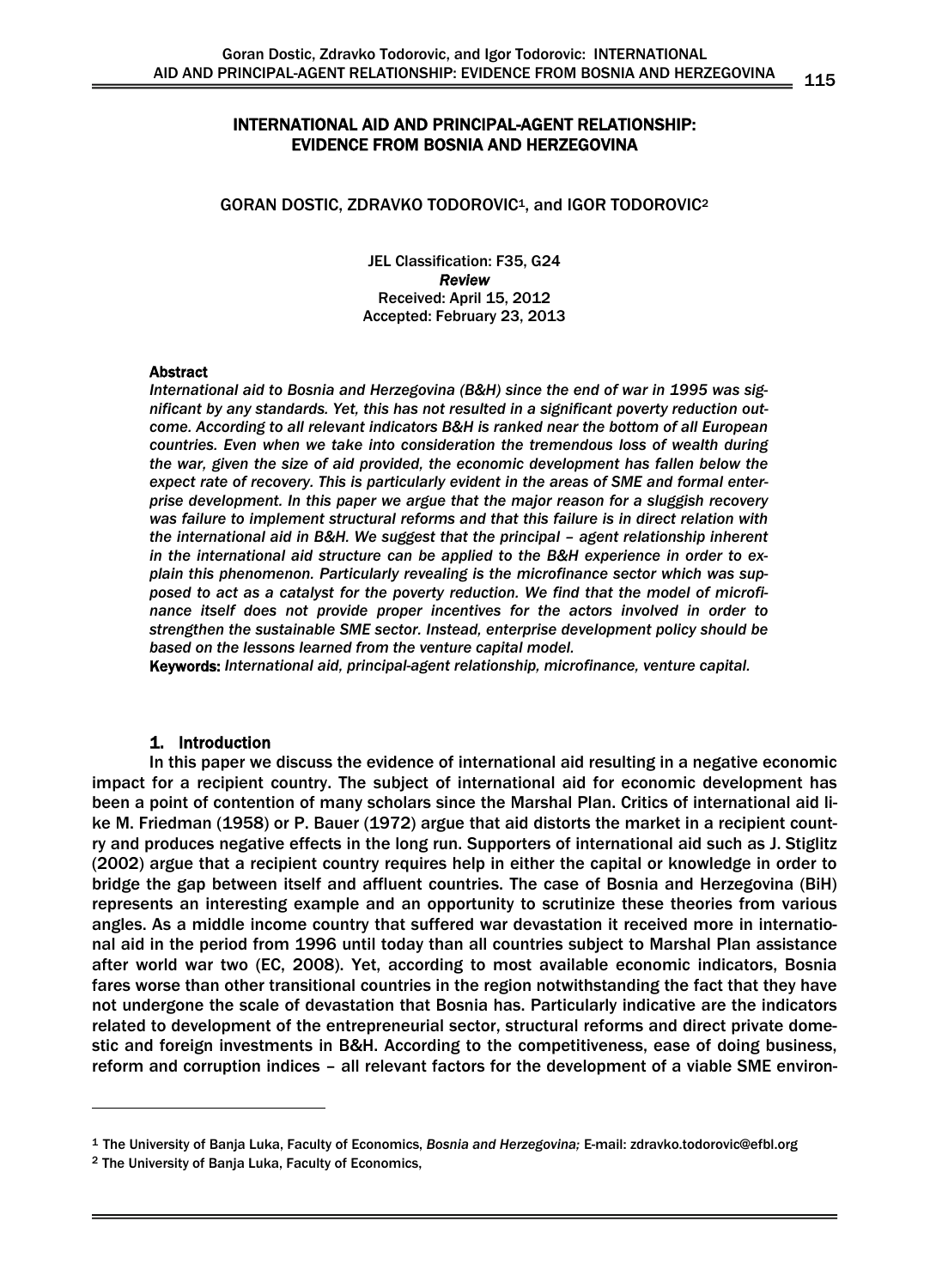ment - Bosnia's scores are among the worst in Europe. Is there a connection between the foreign aid, the way it was implemented and the subsequent poor performance in aforementioned indicators? This paper seeks to answer this question outside of the usual and well-worn path of simply blaming chronic political instability and superfluous corruption levels. We suggest that given the multiple level principal agent relationships between tax payers in donor countries and the donor country development agencies, as well as the recipient government and final beneficiary, the citizens in B&H, the relative failure of international aid was wholly predictable.

International aid to Bosnia came in various forms. It can be classified roughly as direct aid in infrastructure rebuilding, aid in knowledge provision and capacity building, and aid in poverty reduction via the microfinance sector. Particularly interesting is the microfinance sector in B&H. First, the microfinance sector initially was funded via nonrefundable aid through the international development organizations such as *United Nations Development Program* (UNDP), bilateral donors such as United States AID (USAID), and humanitarian agencies such as Catholic Relief Service (CRS). The level of funds made available in the form of microcredit to Bosnia is higher than anywhere in the Western Balkans region, among transitional countries of Eastern Europe and in fact, higher than almost anywhere in the world (Bateman, et. al, 2012). It is therefore safe to conclude that overall high levels of international aid pouring into Bosnia served as a catalyst for the rise of massive the microfinance sector in the country and that microcredit in B&H can be viewed as a form of aid. According to the World Bank document on microfinance in B&H from 1997 the poverty alleviation *was to be quickly secured through large numbers of sustainable jobs in microenterprises, additional income generated in the community, empowered women, an*  accelerated accumulation of social capital and, eventually, growing numbers of conversions of *informal microenterprises into more productive formal SMEs* (World Bank, 1997). In this paper we study the development of the microfinance sector, with particular attention to the business model of microfinance as it is practiced in B&H. We argue that it did not result in poverty alleviation because of the principal agent problem that arises first on the macro level between international donors involved in the microfinance sector and beneficiary organizations in Bosnia and second, because the agency problems on the micro level existing in the intricate microfinance model that doesn't incentivize the actors to work towards long term poverty alleviation. To make this point we dissect the motivations between the actors at the macro level – the international donors and institutions of beneficiary country, in this case B&H - and then we compare the microfinance model in B&H with another model of financing the businesses with high information asymmetry that of typical venture capital model in the United States. We find that while both models have in common large information asymmetries and propensities for moral hazard inherent in the ventures that seek to support projects of entrepreneurs who do not have collateral or an option of borrowing funds from a commercial bank – one is designed to motivate all actors to put their best effort into commercialization of a startup, while the other is devised to enrich only the micro creditor while self-sustainability of the borrower does not enter the picture. As such, microfinance model is highly susceptible to poverty exacerbation.

This document is organized as follows; in section two we lay out the theoretical foundations for our analysis and the research hypothesis. In section three we provide the empirical background. Section four focuses on analysis and results. In section five we discuss our findings and section six concludes with some critical recommendations for donors, policy makers and researchers in the field.

# 2. Theoretical background and research hypothesis

One of the reasons why debate on international aid is so long lasting and controversial is because we have evidence of countries that have both received aid for decades and have not been able to alleviate the domestic poverty and countries in which aid has had some positive impact. The hardest part in aid research is the ex post correlation between the level of improvement in economic conditions and particularities of aid provision – magnitude and quality of implementation. That is, whether the poverty reduction in a given country would have been more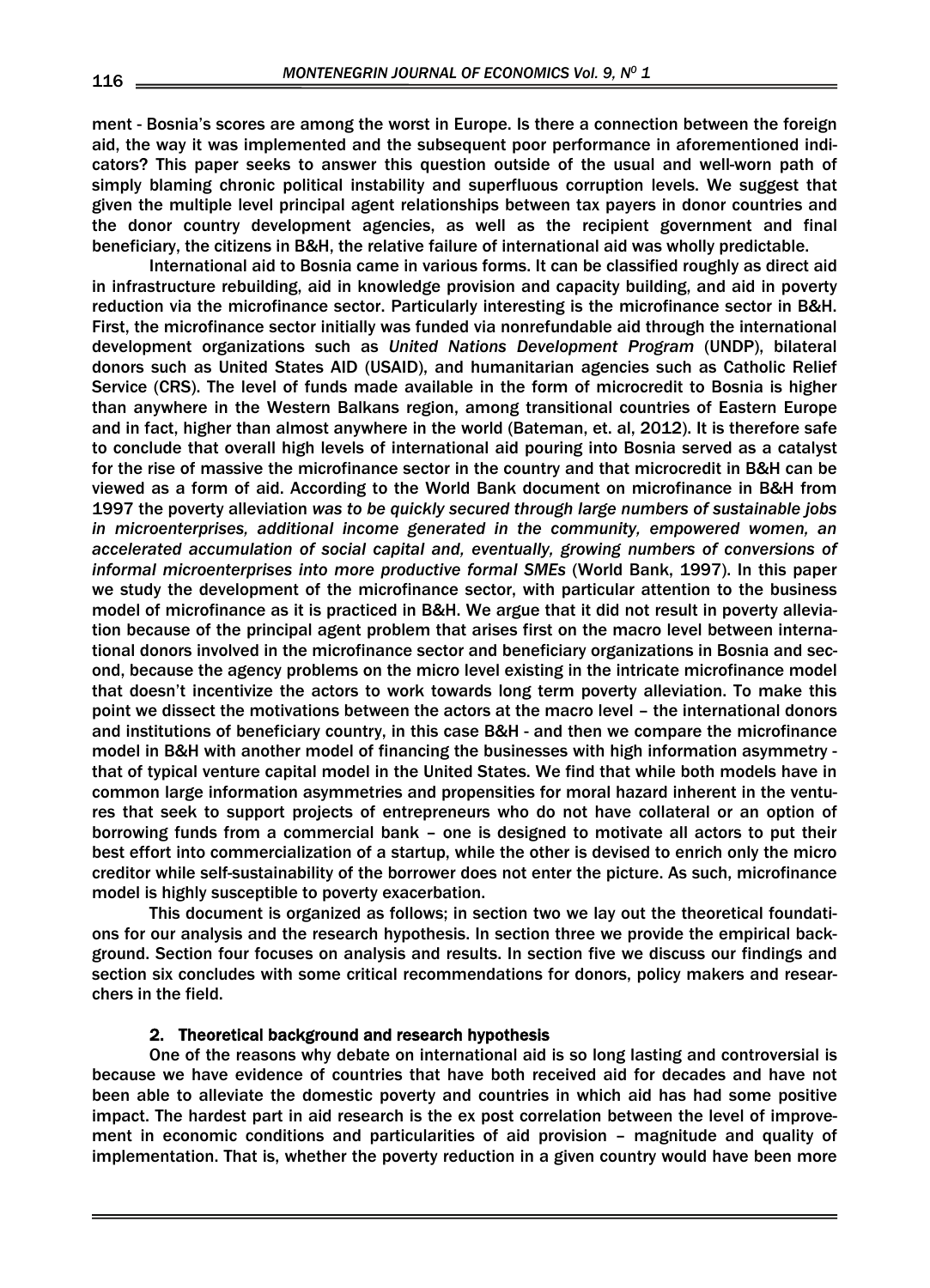or less successful without aid. It is also hard to resolve who should be credited with success or failure, donor or beneficiary, and to which degree.

According to the OECD aid can be defined as financial flows, technical assistance and commodities which are intended to promote economic development and welfare as their main objective; and are provided as either grants or subsidized loans. Grants and subsidized loans are the loans that carry an interest rate substantially less than the market interest rate. Loans which are at or close to THE market rate are not considered aid. By the OECD definition, a loan is considered a form of aid if it has an element of grant. That is, if the present value of the loan is at least 25 percent under the present value of comparable loan at market interest rates. Since OECD arbitrarily assumes that market interest rate is 10 percent without the grace period – anything less than 10% and grace period carries a form of grant and falls at least partially in to the aid category. Given this definition, IMF loans to B&H can be considered part grants and thus aid regardless of the fact that they have to be paid back with the interest. Aid is further classified into three categories: official development assistance as the largest aid defined as the aid provided by the affluent countries to low and middle income countries, official assistance provided to better off countries with per capita incomes higher than \$9000 and to countries of the former USSR and Eastern Block, and private voluntary assistance from NGOs, companies, charity organizations and foundations (OECD, 2013).

The level of foreign aid is characteristically measured in one of three methods: total dollars of aid, as a share of GDP, and aid in a country per capita. To get an objective picture of the aid magnitude in a certain country, it is important to consider all three ways of aid measurement. For instance, total amount of aid to a large country can be massive compared to aggregate level of aid to a small country, but measured in terms of share of GDP or per capita significantly smaller. As we will see, aid to Bosnia can be considered significant by all three measures compared to other countries of similar size and development level. Most of the research dealing with the impact of foreign aid on developing countries indicates that aid has a mixed effect on economic growth. There are countries that have received little aid but have achieved better growth results than countries which have received more aid in GDP per capita and have even stagnated despite massive amounts of aid received. Clearly, there are variables impacting the variance of growth rates such as policy decisions, geography and location, or quality of institutions. In addition, controlling for these variables related to economic growth does not tell us the whole picture in terms of factors that impact the overall development such as amount of aid in the health sector, education or environment. (OECD, 2013)

Scholars who claim that aid has a negative impact on economic growth argue that it is wasteful and induces corruption because elites have a tendency to channel it in unproductive means. Milton Friedman argues that defining aid as strictly aid in the defense sector; infrastructure or health is simply labeling and playing with books because if a country receives aid for sector A; it simply has more money to put in sector B (Friedman, 1958). For example, if a government of a country receives aid conditional to military spending, it is just the same as if it has received unconditional aid because now the elites in power have saved the money they would have spent on military equipment and can channel it into subsidizing unproductive industries such as steel plants which produce economic loss, but employ a large labor force. By the same logic, a government might have received aid for badly needed infrastructure improvement, but the end result of this is negative because now the government has channeled the available funds in supporting large administration or social programs that would otherwise have to be reformed. Thus, a government that receives aid is given an incentive to postpone structural economic reforms which are necessary for the long term growth in order to gain short term political benefits. In addition, countries can have limited absorption capacities for aid. This is evident from the relative absorption capacities among the countries qualified to receive EU funds. If a country has a low skill level to program and implement the EU funded projects, they will not be put into the intended use regardless of the amount that is potentially available. This is certainly the case for BiH if we consider the absorption capacity related to pre accession funds so far. Finally, the amount of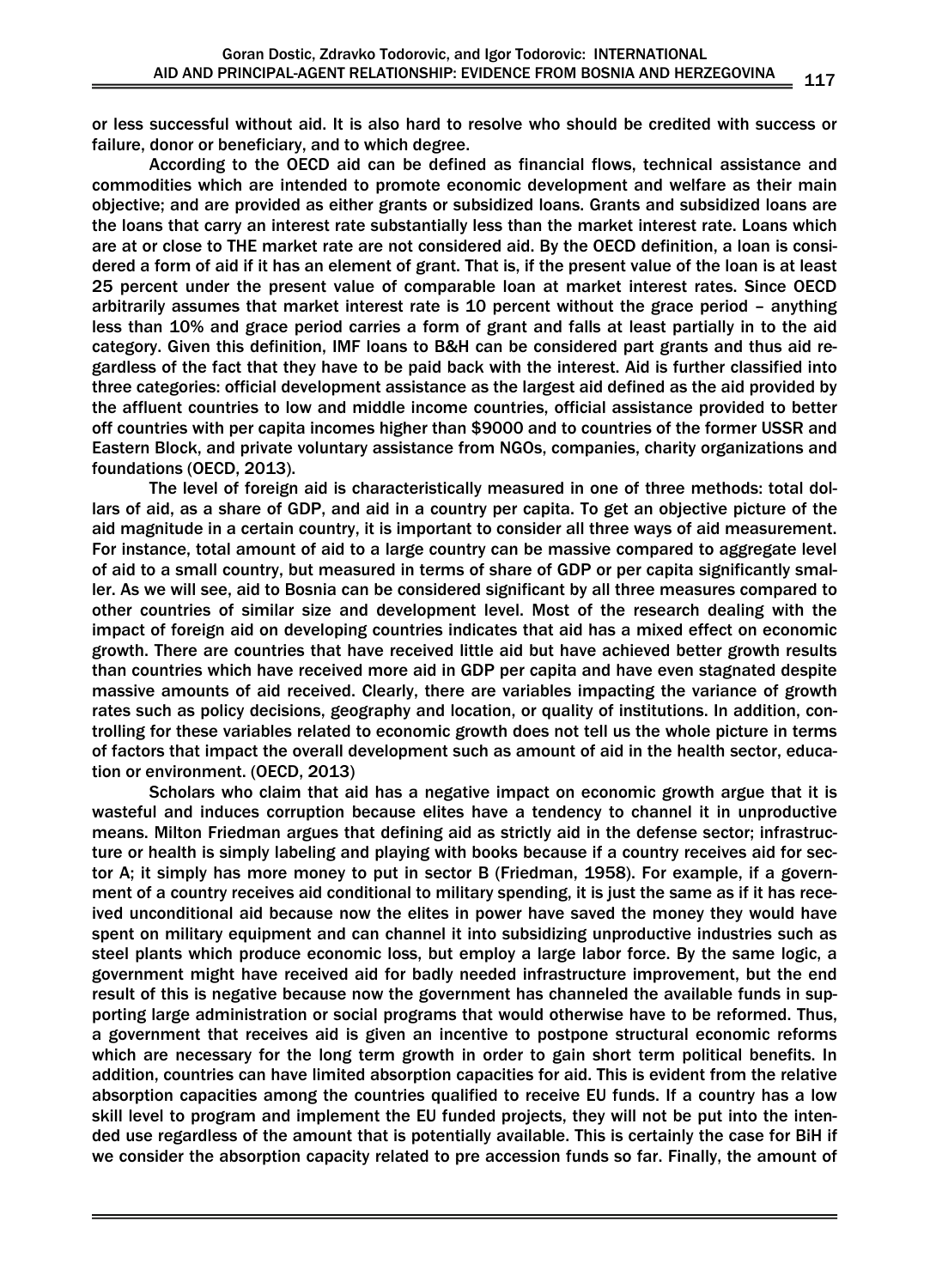foreign aid can impact the propensity to save in both private and public sectors affecting the interest rates or it can lead to diminishing incentives for investments in productivity and the manufacturing sector known as Dutch disease. On the other side of the aid debate are scholars who claim that it works under certain conditions, mostly linking it with the quality of policies employed, but also geographical location or civil liberties. Some authors claim that different types of aid have different value in terms of growth. For example, aid in health, education, democratic change and environment impacts the development levels in a much longer term than direct aid in infrastructure and food and it is therefore difficult to measure and quantify. Some papers find a relationship between aid effectiveness and whether the aid is bilateral or multilateral and argue that bilateral donors have more selfish motivations in the sense that they aim to recycle the aid for the benefit of domestic companies or in order to support trade conditions suitable for development of the industry in a provider country while multilateral aid allows for a more balanced approach (Burnside and Dollar, 2000).

In any case, what makes the topic of aid so controversial is the fact that between the providers of aid, the tax payers in an affluent country, and beneficiaries of aid, the citizens of recipient country, there is only a very indirect relationship. This complex channel of aid provision, which goes from providers to beneficiaries, is characterized very difficult principal-agent relationship. In a principal agent relationship principals must delegate responsibility to agents to conduct the project or business in their name. The textbook example of principal-agent relationship is most commonly that of between shareholders and managers. Shareholders have to employ managers to act on their behalf; managers have to employ supervisors to act on their behalf who monitor the workers to execute the management decisions. This relationship is common to everyday situations and a principal-agent problem arises whenever agents have an incentive to put their own interest ahead of the interest of the principal and especially when there is large asymmetric information between agents and principals (Arkelof, 1970). Managers know more about the company ins and outs than the shareholders and employees know more about their effort level than supervisors, so larger the information asymmetry the larger the principal agent problem and hence a bigger chance of adverse selection and moral hazard.

In the international aid, there are numerous levels of principal-agent relationships:

- Relationship between tax payers in the affluent country and their government,
- Government and development agency,
- Development agency and implementing company or organization,
- Implementing company and beneficiary government, and
- Beneficiary government and poor people in beneficiary country

We can see here that principal on one level becomes agent on another level in the chain of aid implementation. For example, development agency such as DFID, which is an agent in relation to the UK government, becomes a principal in relation to the implementing company which is contracted to assist the beneficiary government in the aid project. Original principal, the tax payers in the donor country delegates responsibility to an agent which in turn delegates responsibility to new set of agents all the way down to the beneficiary citizens of recipient country. Looking at the relationship from the beneficiary perspective, citizens of the recipient country delegate responsibility to the government to implement development aid in their name and effectively use the donor funds on their behalf. Since the goals, incentives and available information are not always aligned among various levels of agents in the aid relationship, there is a substantial possibility for the misuse of funds.

When there is a more direct relationship between the principal and agents, there is an easier mechanism for monitoring and control of agents by the principals. In a hypothetical company with one owner and one employee there is clearer information about the effort level of the agent and result of this effort is easier to measure by the principal who in turn can sanction or reward the agent in accordance with the owner's expectations. In the international aid relations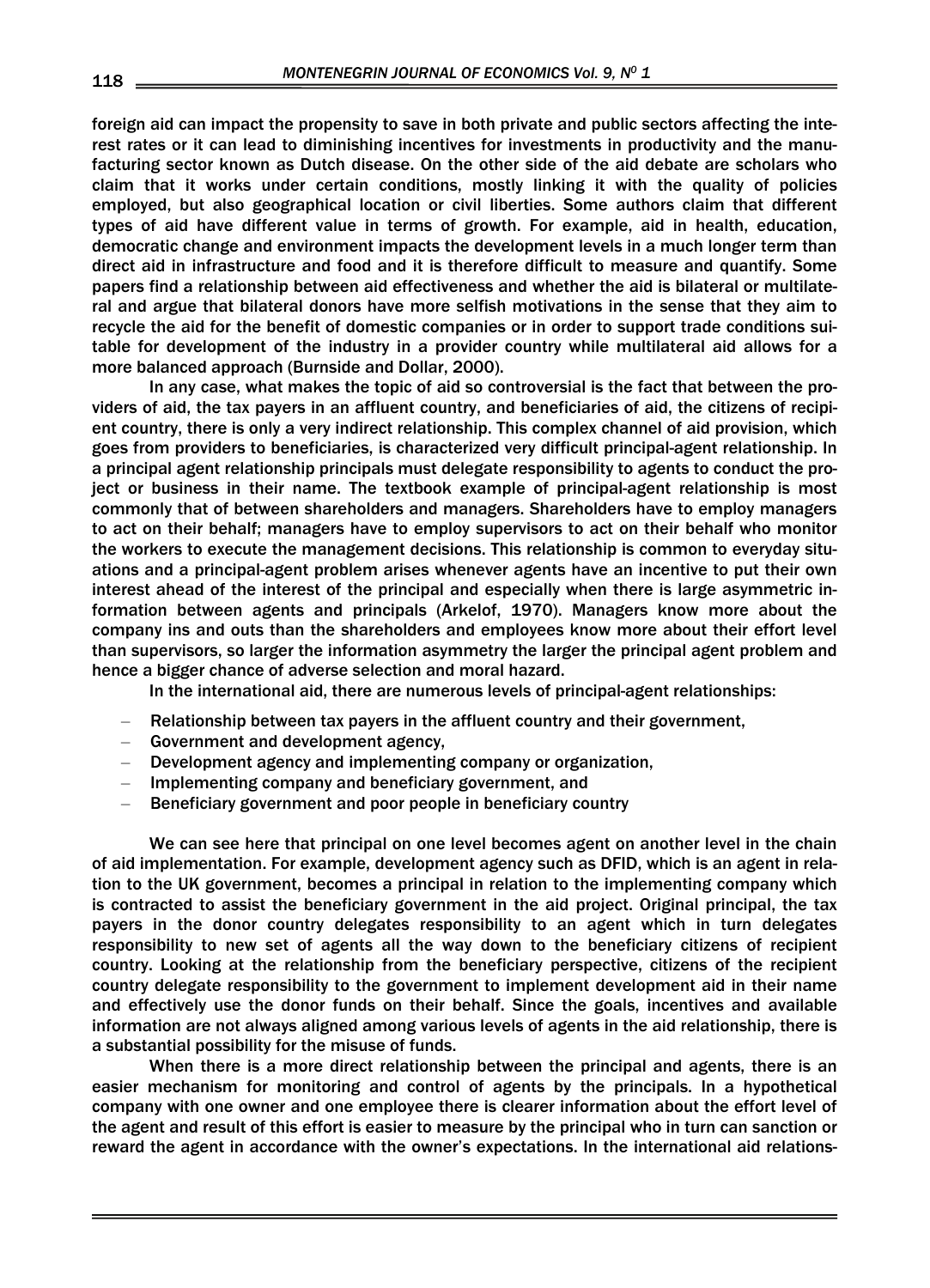hip, beneficiaries have very little information about the project implemented by the government and therefore have very weak mechanisms for monitoring and sanctioning of their effort levels and quality of implementation of the aid projects.

Since the principal-agent relationship affects the aid allocation as well as the full policy cycle from design, formulation, adoption, implementation and evaluation it clearly can never be fully resolved. However, the level of agency problem mitigation can make the difference between the positive or negative impact in the economic growth. As we will see, design of implementing institutions or organizations define the incentive system between different actors in the project model. If the model does not provide incentives for the intended result, the aid can produce negative results.

Our research hypothesis in this paper is that business model of microfinance, at least as practiced in BiH, does not provide proper incentives for the principals and agents involved in the process to support the poverty reduction via establishment of the sustainable enterprises.

# 3. Empirical background

We can describe the foreign aid to BiH as substantial by all three measures defined in the previous section. It has been calculated that BiH has received more per capita aid than any European country under the Marshall Plan. Since 1996, the World Bank has dedicated over \$1.1 billion and additional World Bank agencies had provided \$500 million by 2010. According to IMF, just between 1996 and 1999, \$3.7 billion of aid were distributed to BiH by total of 48 countries and 14 international organizations (Pasic, 2011). Between 1996 and 2002, Bosnia's annual aid amounted to \$730 million or, \$1,400 per person and in year 2000 the GDP share of international aid in BiH was 30% (OECD, 2013).

Until 2005, the US government alone provided over \$1.345 billion in aid, while between 1991 and 2006, the European Union provided 2.6 billion euros for the reconstruction and refugee return (Pasic, 2011). These donors are still active in Bosnia, especially the EU through the CARDS program and pre-accession IPA funds. The IMF loans to entity governments are subsidized as well and therefore can be defined as international aid.

Yet, BiH has not progressed much in terms of the economic development relative to the situation in the prewar period. Latest available figures indicate that there has been little progress in terms overall development, poverty rate is at 18.9% while unemployment rate for young people is at 57.9% (EC, 2011).

More indicative of the overall progress are the indices describing the investment climate and entrepreneurial environment in BiH. For this purpose we can consider several indices: Ease of Doing Business Index by the World Bank (World Bank, 2012); Competitiveness Index by the World Economic Forum (Schwab, 2012); Corruption Perception Index by the Transparency International (Transparency International, 2011); SME Policy Index for Western Balkans Region by the OECD (OECD, 2011); and net FDI data by the EBRD (Sanafey, 2012). Information contained in these reports is relevant for our discussion in terms of foreign aid effectiveness in BiH because they are indicative of the self-sustainability of the private sector in a country and relative strength of the entrepreneurship as a driver of economic growth (OECD, 2012).

If aid and particularly large support for the microfinance sector has led to creation of a sustainable formal SME sector, as stated in the World Bank strategic document on microfinance in BiH in 1997, than it was clearly at least in part successful (Bateman, Sinkovic and Skare, 2012). On the other hand, if there is still a very low investment activity and poor entrepreneurial climate, coupled with subsidies in certain sectors that record losses such as energy production, distribution and use, we could conclude that international aid was counterproductive as it was used as leverage for the government to postpone structural reforms, perhaps for the short term political benefits.

Considering the World Bank Ease of Doing Business 2013 ranking BiH is ranked at the 126<sup>th</sup> place in the world out of 189 countries - one place down from last year rank of 125 and the last place among the countries in the region. Particularly telling is the negative report on "getting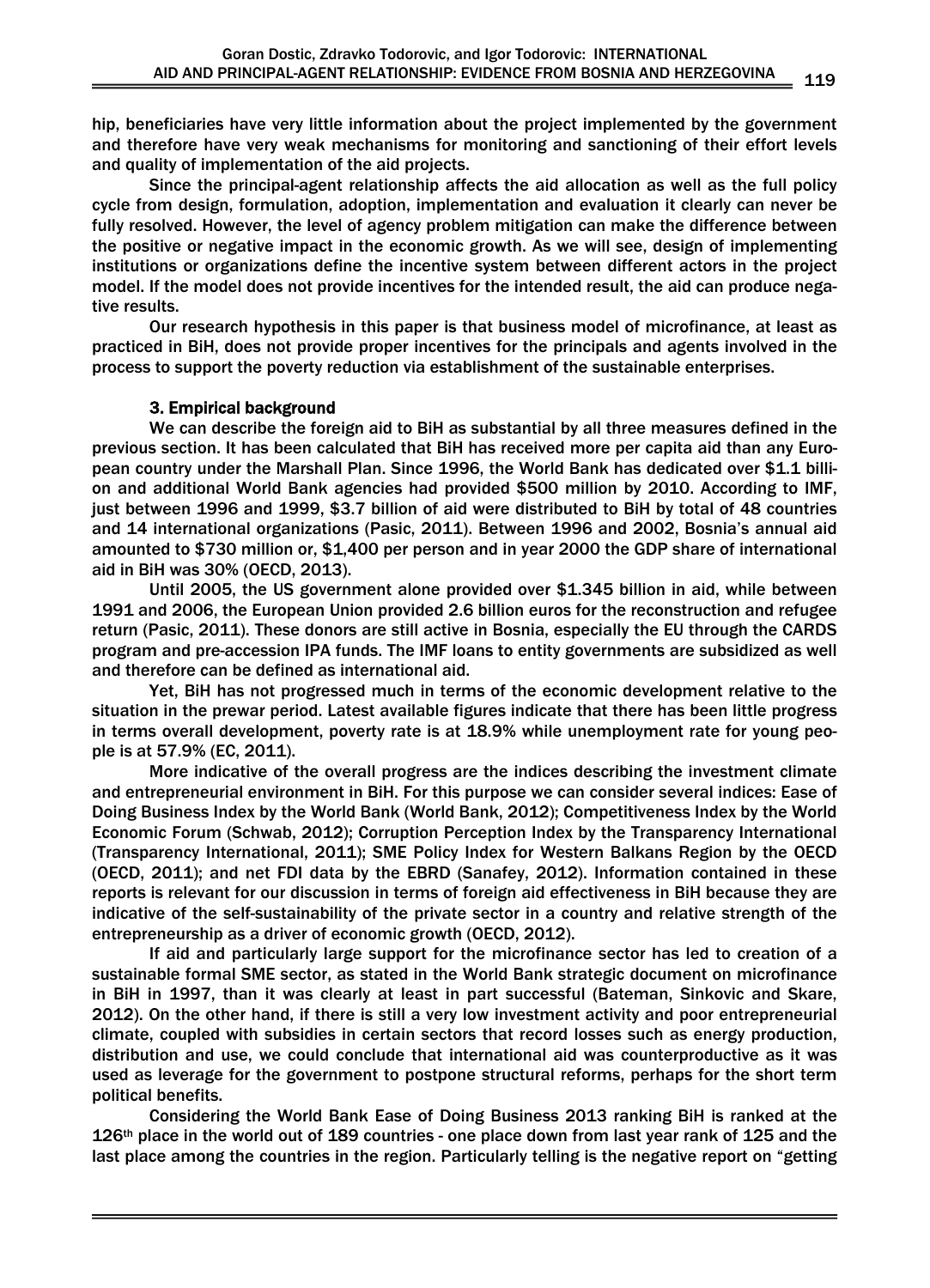credit" aspect of the catalogue where World Bank notes that *BiH made access to credit information more difficult by stopping the private credit bureau's collection of credit information on individuals* (World Bank, 2013).

According to the World Economic Forum Competitiveness Index BiH is 88th out of 144 countries, 12 places up from the 100<sup>th</sup> place last year. Compared to the other efficiency driven economies, B&H ranks better in terms of Health and Education indicators but worse in terms of other competitiveness pillars, particularly Financial Market Development, Business Sophistication and Macroeconomic Stability (Schwab, 2012).

Considering the Foreign Direct Investment data in the Region between 2004 and 2011, BiH has the lowest levels of investment in the region and also ranks at the bottom among the countries in the region in the Corruption Perception and the Investment Reform indices. According to the EBRD SME Policy Index for Western Balkans and Turkey, B&H lags behind in most policy dimensions. Particularly indicative for our discussion is the Entrepreneurial Learning and Woman's Entrepreneurship dimension of the Index. Based on the best practice ranking in this aspect of entrepreneurship BiH is again ranked as the last country in the Region despite the fact that it has received by far the largest share of the microfinance credit of all the countries and that particular target of the microcredit in BiH have been women. If microfinance sector was contributing to the self-employment and sustainability via creation of sustainable small enterprises one would expect that country which is most active in this filed would achieve a higher rank. Another interesting indicator is the level of support services for SMEs where B&H also ranks at the bottom, as well as the level of entrepreneurial skills, company registration process, SMEs and green economy, innovations and regulatory framework for policy-making. The only two indicators where BiH is not ranked at the bottom are access of finance to SMEs and time for bankruptcy clearance. While the EBRD report is critical of the continuing political instability in B&H and of the lack of cooperation between two entities in the SME sector – which is evident from the poor ranking of the regulatory framework and law harmonization, certain indicators related to learning by doing provide argument to the poor impact of the microfinance sector on vitalization of private business (Sanafey, 2012).

If scholars who claim that large international aid encourage recipient governments to postpone the difficult structural reforms in the country because they can divert the limited resources in the projects that subsidize unproductive large industries, large administration or social programs for short term political gains, than we would expect that progress in sector transition to free market would be slower in countries which were subject to more aid than in countries which have received less international aid and thus have had greater pressure to implement structural sector reforms. Country transition indicator by the EBRD provides scores from 1 to 4 based on the transition level to free market economy. Looking at the transition scores BiH ranks at the bottom among the countries in the region particularly in regards to the governance and the enterprise restructuring and competition policy.

To complement the desk research, we conducted field interviews with 28 credit officers 6 MFO managers from a sample of 9 MFOs in BiH.

### 4. Methodology and Results

Venture capital is the most critical source of financing in the crucial stages of the early development of innovative startups. What sets apart companies based on innovation is that usually the founder of the firm is an innovator with strong skills in science or technology but without management skills or experience in business and without collateral to offer to a commercial bank for loan financing. Commercial banks are not interested in financing business whose only collateral is an idea and startups that do not yet generate any revenues. This sort of business represents too much of a risk and too wide of an asymmetric information between the bank and the innovator. Credit officer in the commercial bank does not have the resources or expertise to make a good valuation of the venture opportunity based on a sophisticated patent and has no means of monitoring and controlling the innovator behavior and effort levels in terms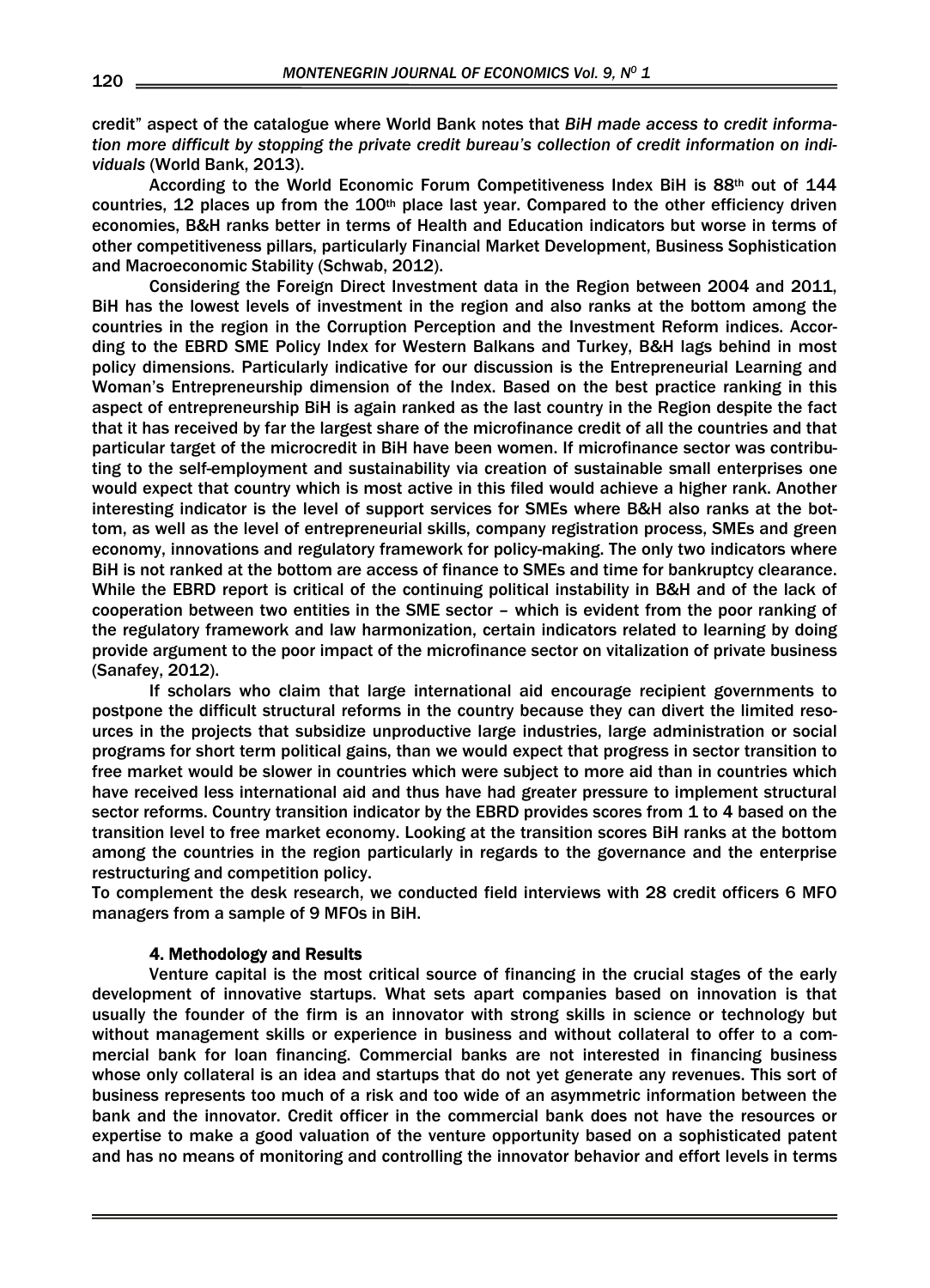of project implementation. Because of these two reasons – no revenues of the initial stages of a startup or capital to offer for collateral to the bank as well as the large asymmetric information – innovators turn to venture capitalists for financing.

We have seen that in international aid cycle one actor in the chain of financing is a principal and in the next stage of financing is an agent. That is, principal agent relationship is borne out of the necessity to delegate the responsibility to the chain of agents from the original provider of funds, the tax payer in the affluent country, to the end user of the funds, the poor citizens of the beneficiary country. In venture capital, similar principal-agent relationship marks the entire cycle of financing the investments – from a shareholder in a pension fund to the end user, the entrepreneur who is the founder of the innovative startup.

For venture capital to succeed, the obstacle of asymmetric information needs to be overcome. How does the venture capitalist know which innovator to finance? Effort levels and nature of the patent are better known to founder of the startup than the venture capitalist. When financing the innovative firm, venture capital is the one who bears most of the risk, while innovator may have the propensity for opportunistic behavior. Clearly, the large information asymmetry allows for the possibility of adverse selection. Adverse selection may occur in number of ways. For example, the business model whereby the funds are provided without collateral and where most of the risk is leveraged by the venture capitalist, might attract the number of spurious innovators who will overstate the patent quality, forge their experience and skills or exaggerate the effort they are willing to put in the business venture, just in order to receive the funds they otherwise could not acquire. From the venture capitalists viewpoint, this is the adverse selection. Without a mechanism to reduce the asymmetric information and make a better selection of business plans, the whole idea of venture capital would collapse because it would become too expensive for venture capitalists to finance the spurious business models. However, even when particular startup is chosen for financing, the possibility of opportunistic behavior of the founder still exists. They have received the funds they could not acquire via traditional commercial bank and now might exaggerate the effort levels or quality of the patent to venture capitalist which still bears most of the risk of the eventual failure of the business. Again, without a mechanism to mitigate this moral hazard, the whole process could prove too risky and venture capitalist would withdraw from the business.







Principal agent relationship doesn't exist only between the venture capitalist and the innovator. It exists between the outside investors and venture capitalists. Most of the funds used for financing innovative ventures come from the outside investors. Outside investors can be a mixture of institutional investors such as insurance agencies, pension funds, universities or large corporations. They are too spread out and numerous to finance the innovative startups directly and so they employ the venture capital firm to make the selection of business plans and manage their funds in order to achieve the profit from commercialization of a new patent. Since they provide most of the funds, they bear most of the risk and again, without a mechanism to mitigate adverse selection and moral hazard, outside investors would pull out of project and venture capital model would collapse.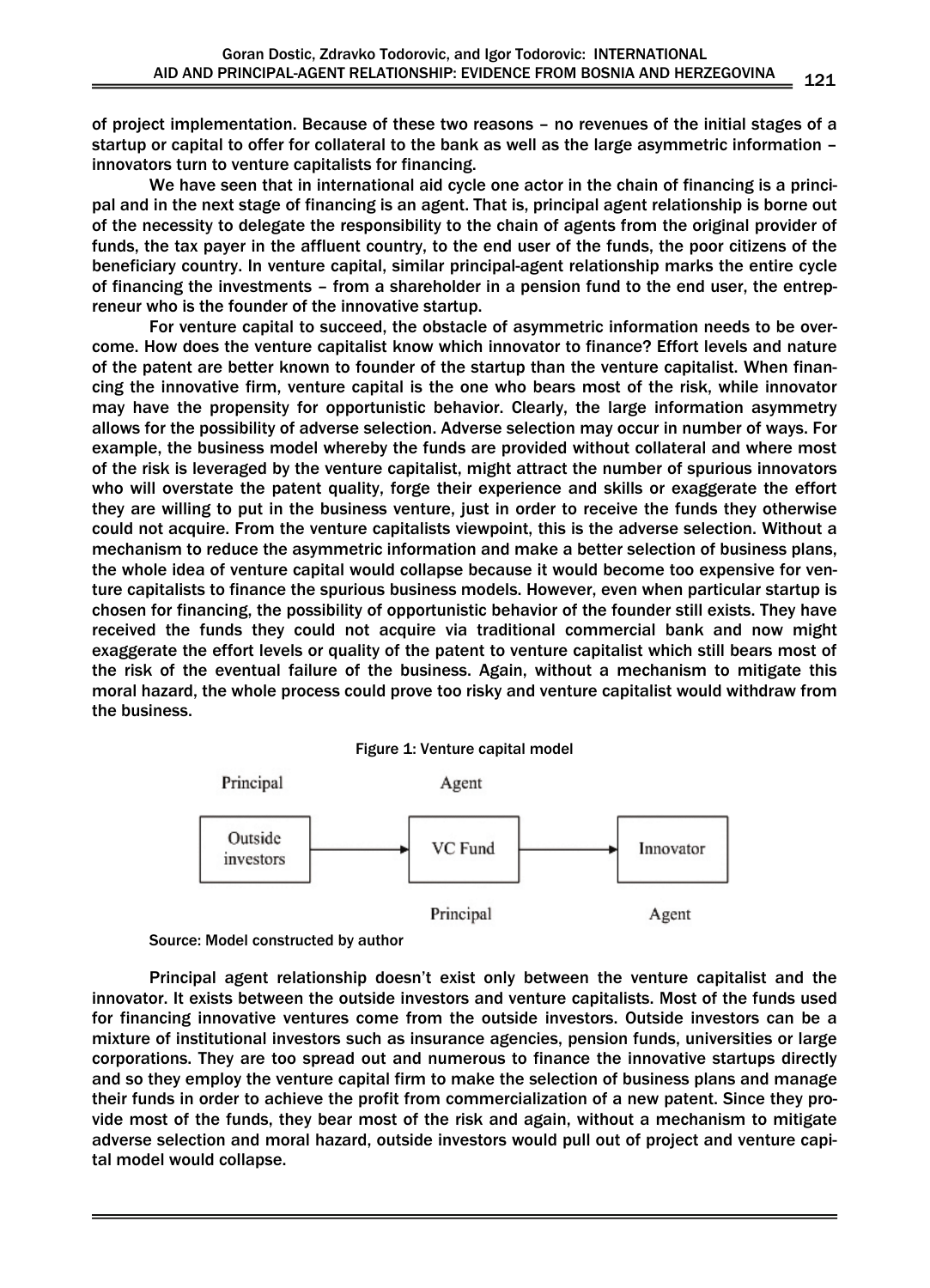The end result of the failure of the venture capital model would be fewer innovations and lesser degree of economic development because for an idea to become a product and make it to the market, someone needs to finance the research and development of the patent. State companies or large corporations for whom the most skilled innovators and scientists may initially work cannot always offer a prospect of large profits so they will eventually either start their own company or, in case of the labor market rigidity or lack of entrepreneurial opportunities, move to the country which offers this possibility. In this sense, venture capital model adds an economic value to the market in which it successfully functions. While all actors in the venture capital cycle have a "selfish" goal of making a profit, the end result is a technological advancement and economic development – the knowledge economy.

Since principal-agent relationship in venture capital model is marred by large asymmetric information which gives rise to possibility of adverse selection and moral hazard, it becomes a principal-agent problem. The problem is solved by provision of incentives in the entire chain of financing whose end result is the economic development. If the goal of a venture capitalist would simply be to recover the funds provided to the innovator, no profit would be made and eventually the venture capital industry would collapse. If the there was a way for venture capitalist to make profits through financing the startup without them patenting a product that provides commercial success, than venture capital industry would go on. Obviously, this is not possible, because unless there is an end product that can be offered to the market for profit – that is, if the financed startup does not become self-sustainable – entire chain is broken. In this way, the success of the SME is directly related to success of the venture capitalist, and success of the venture capitalist is directly related to the profit of outside investors.

For the success of a business model of venture capital, it is necessary that there is a functional alignment of incentives in the chain of principal agent relationship. Starting from the shareholders in outside investor institutions, it is clearly the return on their investment. The failure of a pension fund to make a return on investment would eventually result in withdrawal of investments from the particular venture capital fund or entirely dropping of the sector of venture capital from the portfolio of its investments. The signal that outside investors use in selection of venture capital firms is the market. Venture capitalist, who provides the percentage of his own private equity usually between 10 to 20 percent in the venture fund, exits the investment via Initial Public Offering (IPO) or sale of the innovative firm to a larger company. Through successful exit from the investment venture capitalist recycles and distributes the profits and also builds the reputation in the industry. Successful exit and higher reputation enables the venture capitalists to seek new funds for future ventures. In order to reduce the possibility of adverse selection when choosing to finance a startup venture capitalists are highly specialized in the specific sectors in which they invest – IT, electronic, pharmaceutical industry or financial services. In order to minimize the moral hazard, the opportunistic behavior of the startup founder, venture capitalists finance the project in stages whereby each additional round of financing is conditional to certain achievement level usually related to product development, but also contains the more attractive pay out and other conditions for the founder so that founder is motivated to maximize the effort. Staged financing allows for timely cancelation of project if that is deemed necessary in order to minimize losses. In addition, venture capitalists take an active role in the company management and decision making process from the beginning of the project to the exit. In return for the venture capital financing and management expertise, innovator gives up a large portion of equity ownership in the company. Rationale behind this is that successful IPOs or mergers and acquisitions result in enormous profits for all actors involved. Additional motivation for founder to maximize the effort and work towards the exit represents the possibility of return to the full management capacity upon the exit of the venture capitalists.

While exogenous factors such as financial market liquidity, labor market rigidity, tax policy, human capital and regulatory system matter for development of the venture capital industry in a given market, the most important precondition for a successful venture capital model is the mitigation of the large-principal agent problem. Besides staged financing, venture capitalists use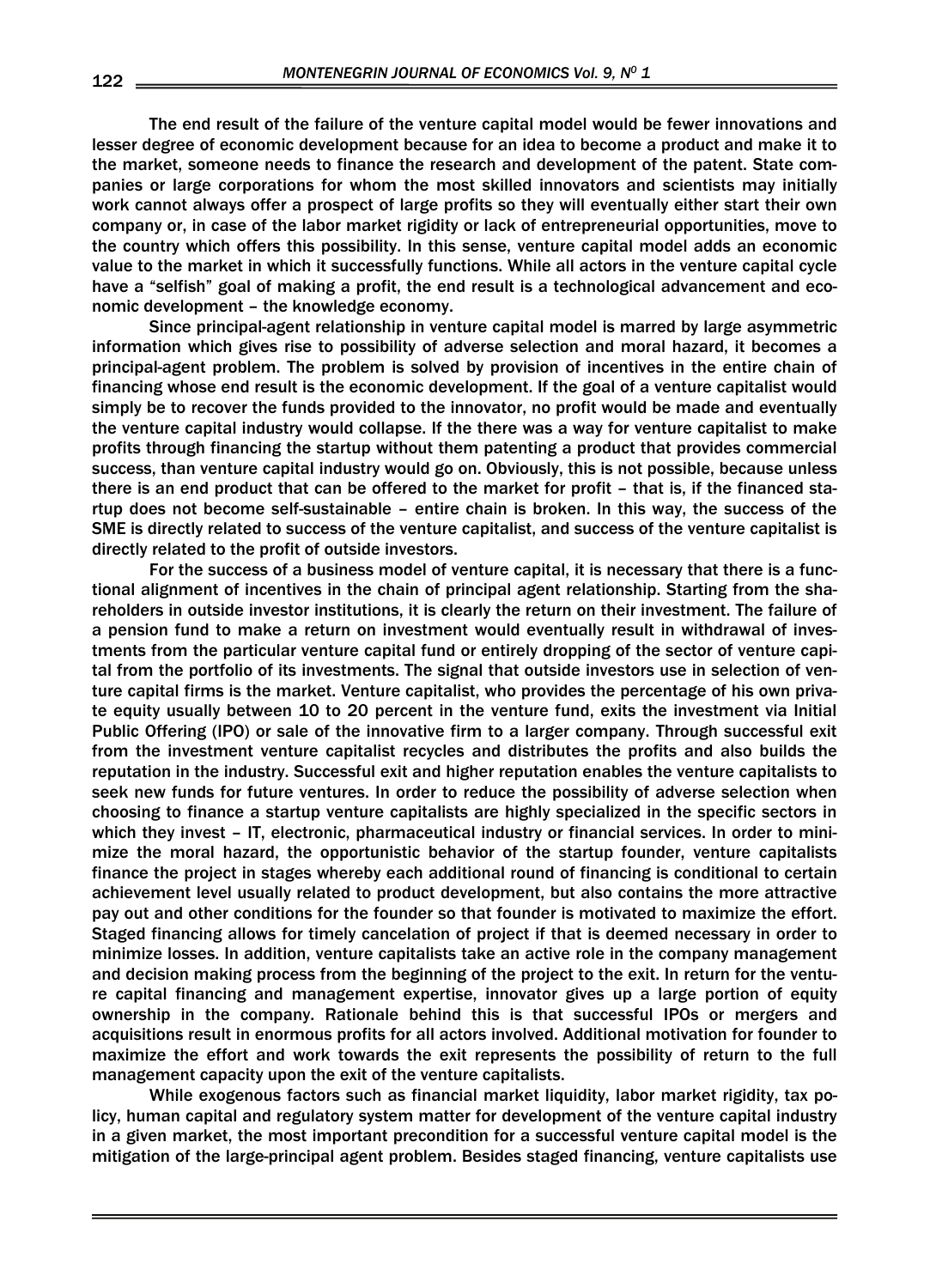a number of positive and negative covenants specific to venture capital financing such as syndication, convertible securities, ratchet provisions and stock option plans, as well as the restrictions in the number of innovative funded that can be in the portfolio of any syndicated venture capital fund, among other mechanisms. For our discussion however, the most important point is that venture capitalist structure their investments and financial contracts that allocate ownership, risk and return so that principal-agent problem is mitigated as much as possible and – the end result on the macro level is the improved economic growth.

Microfinance model, whose sole purpose is supposed to be alleviation of poverty, is also marred by significant principal-agent problem, but the motivation and mechanisms available to the actors involved in the process are different. First, the donors in the microfinance model in B&H were initially the charity organizations and multilateral and bilateral development agencies. There is a significantly lesser control mechanism between the principals and agents at this stage of microfinance model than in the venture capital model, whose sole purpose is profits. Principals in affluent countries, the tax payers, who provide funds to the government and through the government to the development agency, have a far smaller information and stake in the project than shareholders who provide funds to the institutional investors in the venture capital model.

Second, the development agency that provides funds to the microfinance organization (MFO) in the recipient country can only use a small number of weak covenants that influence the MFO conduct, main one being the restrictions on the type of clients that can apply for the credit and the condition of achieving sustainability. Main signal that they use in order to assess the MFO success is the rate of credit return. High rate of credit return enables the MFO to seek additional funds. Here, the supposed end result of poverty reduction via establishment of self-sustainable SMEs is lost. The MFO does not differentiate between the repayment of loan installments made via income through the formal enterprise or an alternative source.

Third, the MFO management does not participate in the micro financing with their own private equity, as is the case in venture capital, but enjoys the discretion of setting their own bonus and salary rates. The incentive in the microfinance model is to increase the number of borrowers, which is reflected in the model of competing for the network of cooperatives and the bonus of credit officers linked to the size of portfolio and the number of clients. There is no provision of management assistance or scrutiny of business plan viability, only the risk mitigation via establishment of the cooperatives and the solidarity groups which serve as a mechanism of control and reduction of asymmetric information about the client ability to repay the loans. The model employed by a typical MFO in BiH is described below.



### Figure 2: Microfinance model in B&H

Source: Model constructed by author

Donor provides the funds to the MFO in the form of grants under the condition that they be used in a "socially responsible manner". MFO is a non for profit organization which places the loans to the clients that are unable to obtain the loans at a commercial bank; hence the interest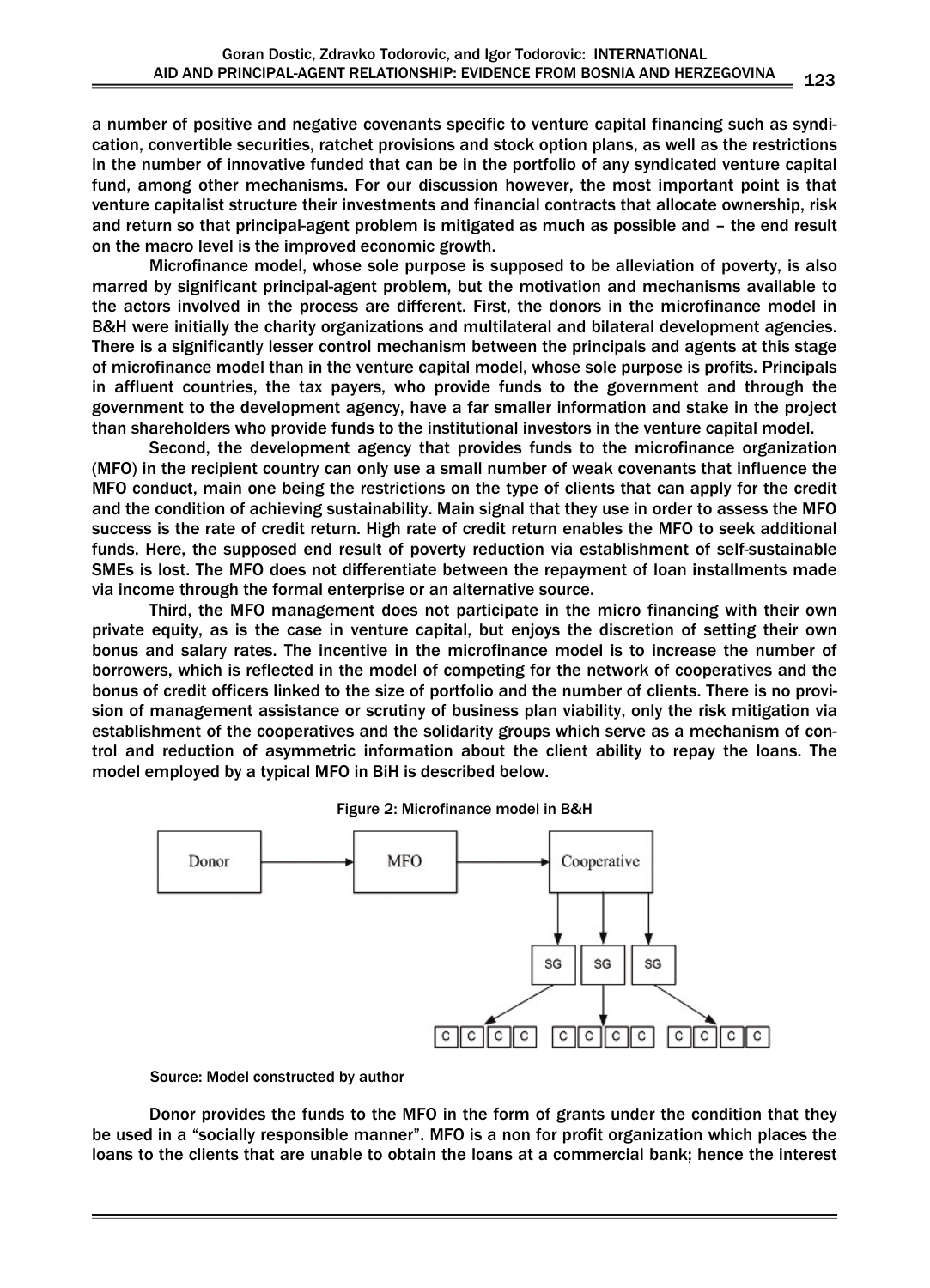rate is substantially higher than the rate at a commercial bank. There are limits to the size of a maximum loan – up to KM 10000, but not to the number of loans, which come at a more attractive rates every next time. Loans are provided for number of purposes at different rates including agriculture, service provision, production and consumption. Since it would be very costly to monitor the sustainability of every microenterprise and since the main concern is rate of return of loans, management assistance to the microenterprise is not in the nature of microfinance model. Main concern of the MFO is providing incentives for timely loan repayments and continuation of loan dependency, regardless of the source of money. To this end a scheme of cooperatives and solidarity groups are organized. The point of the scheme is to create the system of co-dependency and peer-pressure so that any problem of possible loan repayment is resolved at the cooperative level. Initially, the "solidarity group" is created whereby three to five clients are organized into an inter-dependent relationship endorsing each other's loans. They come from the same geographic location, usually same municipality or the village and have known each other for a long time. Condition of loan guarantee sends a message of reliability to the MFO credit officer that operates in the region – members know much more about other solidarity group members than credit officer and so are the first risk filters in the process. There is a limit to the size of the loan for a first time client set at the KM 1500. The limit increases with each new cycle of borrowing, with breakeven point at KM 1700.

Solidarity groups are further organized into cooperatives which collect the money payments from every single client equaling 10% of the loan applied for. Hence, there is an internal fund in the form of a savings bank account at the cooperative level acting as a form of the collective loan guarantee. In case of a default by any member of a cooperative, the installment, or part of it, can be covered from this fund. To incentivize the timely loan repayments, a client with clear repayment record can withdraw their savings with the interest rate at any time, but to re-enter the fund has to start from the beginning at a lower savings interest rate.

# 5. Discussion

In order to scrutinize the effectiveness of the microfinance sector in reduction of poverty we assess its business model with the model of venture capital. First, both models are characterized with large principal-agent relationship and sustainability of the model depends on the mitigation of this problem. Second, clients of the both models cannot rely on the commercial bank financing because they do not have collateral and represent a high investment risk. Third, while venture capital is prominent in the developed countries with strong financial markets and microfinance model is prominent in the developing countries; both are, at least in theory, credited with employment creation and SME sector development. While proclaimed goal of microfinance model is the reduction of poverty and jump starting of self-sustainable formal SME sector, we do not find evidence of this in B&H. Despite the fact that B&H has had by far the largest microfinance sector investments in the SEE region, the indicators relative to the enterprise sector development put the county consistently at the bottom of all relevant rankings. If the goal of microfinance was to reduce poverty and increase the formal SME sector, microfinance model in B&H has failed. We find that the reason for this is not surprising. Notwithstanding the exogenous factors, the microfinance model itself does not provide all of the actors in the model involved to work towards the enterprise development.

### 6. Conclusion

In this paper we discuss the effects of the international aid on a recipient country in terms of poverty reduction via strengthening of the SME sector. Bosnia and Herzegovina represents an interesting case study for the principal agent relationship which is prominent in international aid on both macro levels between the donor country and recipient country governments and also at the micro level in the very models designed to aid the poor. What distinguishes B&H from most other countries in transition and particularly other countries in the region is the large microfinance sector. Significant overall aid was a catalyst for the creation of large microfinance sector in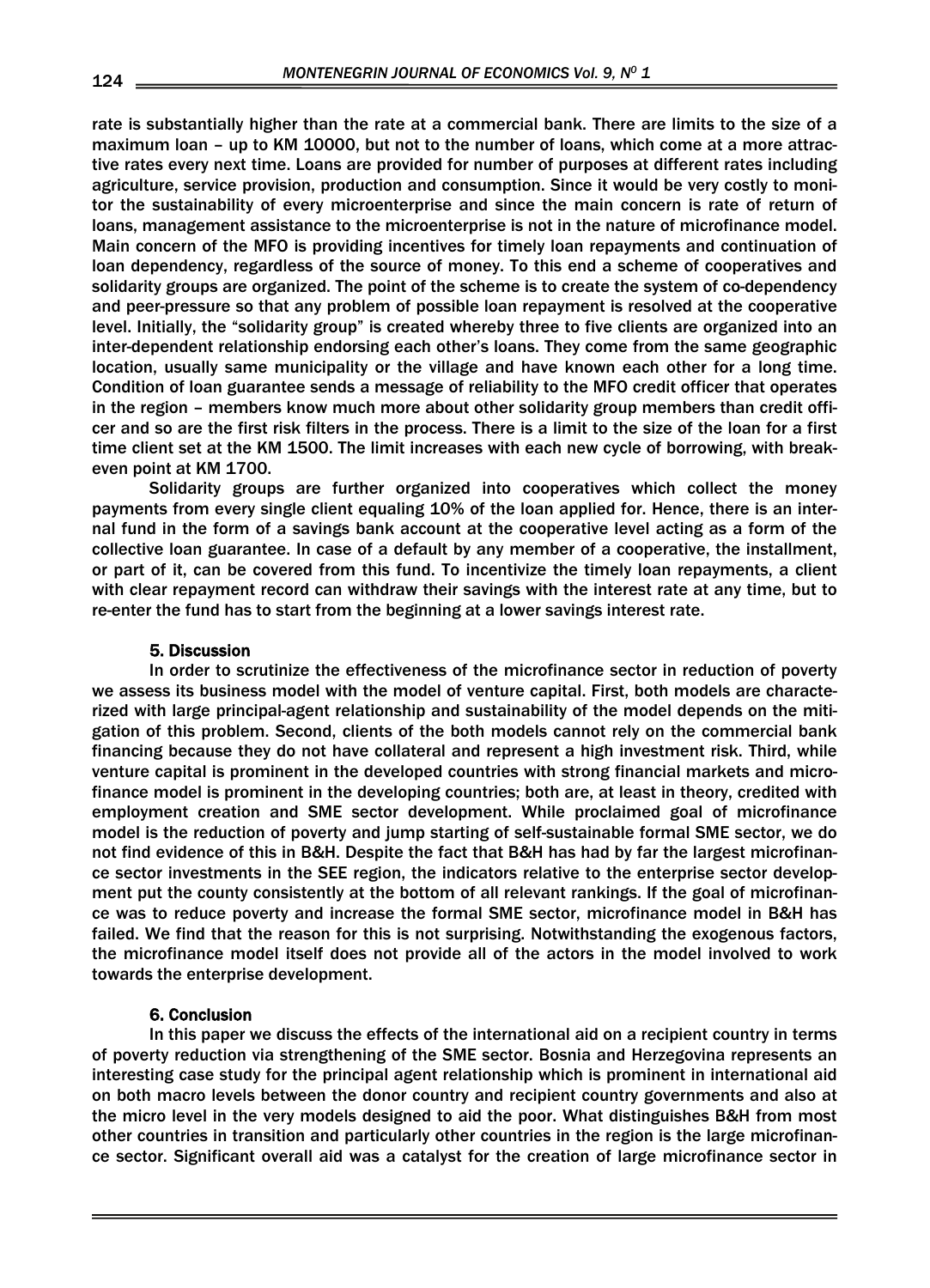B&H. In order to assess the viability of the microfinance sector for poverty reduction we assess the model from the angle of incentives provision of all actors involved and compare it with another model of enterprise financing characterized with significant principal-agent problem, the venture capital model. We find that while microfinance model works well in order to ensure the high rates of loan repayments, it does not provide the proper incentives for MFOs to support enterprise sustainability. This is despite the fact that proclaimed purpose of microfinance is poverty reduction. Venture capital model, on the other hand, depends on SME development – the actors in the model can only profit from the success of the very business they finance. Conclusion can be summarized by two points. First, while we do not know what the development level of B&H would be had there not been for the large international aid compared to other countries in the region, the evidence reflected in the poor ranking of the country in terms of the structural reforms and business competitiveness indices gives credence to the theory that international aid provides negative incentives for policies that lead to the poverty reduction. Second, microfinance model, at least as implemented in B&H, is not designed to help create a sustainable formal SME sector and may even contribute to poverty exacerbation. Instead, a development strategy based on the venture capital model should be the further explored in order to devise more viable SME development polices.

# Bibliography

Alesina, A. and Dollar, D. (2000), "Who Gives Foreign Aid to Whom and Why?" *Journal of Economic Growth* (March), 33-63.

Arkelof, G. A. (1970), "The Market for "Lemons": Quality Uncertainty and Market Mechanism", The *Quaterly Journal of Economics*, Volume 84, Issue 3 (August), 488-500.

Augsburgy, B. et al. (2012), *"Microfinance at the Margin: Experimental Evidence from Bosnia and Herzegovina",* Available at: http://www.microfinancegateway.org/p/site/m/template.rc/1.9.60108/, accessed on January 23, 2012.

Bateman, M. and Ha-Joon, C. (2009), *"The Microfinance Illusion"*, Available at: http://www.econ. cam.ac.uk/faculty/chang/pubs/, accessed on January 22, 2012.

Bateman, M., Sinkovic, D. and Skare, M. (2012). "Bosnia's Microfinance Meltdown" *American Economic Association Annual Conference*, Chicago, January 6-8

Bauer, P. (1972), *Dissent on Development*, Harvard University Press, Cambridge.

Brussels, (2011), 1206 final "*Commission Staff Working Paper Bosnia and Herzegovina 2011 Progress Report"*(October).

Burnside, C. and Dollar, D. (2000), "Aid, Policies, and Growth," *American Economic Review*, Vol. 90, No. 4 (September), 847-68.

Dalgaard, C.-J., Hansen, H. (2000), *"On aid, growth, and good policies",* CREDIT Research Paper No. 00/17, Centre for Research in Economic Development and International Trade, University of Nottingham.

Pasic L. (2011). *Bosnia's vast foreign financial assistance re-examined: statistics and results*. Available at: http://www.balkanalysis.com/bosnia/2011/06/21/bosnia%E2%80%99s-vast-foreignfinan cialassistance-re-examined-statistics-and-results/>; accessed on January 22, 2012.

Friedman, M. (1958), "Foreign Economic Aid," *Yale Review*, Vol. 47 (4), 501-16.

European Commission, (2008), *Bosnia and Herzegovina: Financial Assistance.* Available at: http://ec.europa.eu/enlargement/potentialcandidates/bosnia\_and\_herzegovina/financial assistance/ index en.htm; accessed on January 24, 2012.

Gompers, P. and Lerner, J. (1996). "The Use of Covenants: An Empirical Analysis of Venture Partnership Agreements." *Journal of Law and Economics*, 39: 463-498.

Gompers, P. and Lerner, J. (2002). *The Venture Capital Cycle*. Cambridge: The MIT Press.

Kortum, S. and Lerner, J. (2000). "Assessing the Impact of Venture Capital on Innovation." *Rand Journal of Economics*, 31: 674-692.

Lensink, R. and White, H. (2001), "Are There Negative Returns to Aid?" *Journal of Development Studies*, Vol. 37 (6), pp. 42–65.

Megginson, W. L. (2004), "Towards a global model of venture capital?" *Journal of Applied Corporate Finance*, vol. 16 (1), pp. 8-26.

OECD et al. (2012), *"SME Policy Index: Western Balkans and Turkey 2012: Progress in the Implementation of the Small Business Act for Europe",* OECD Publishing.